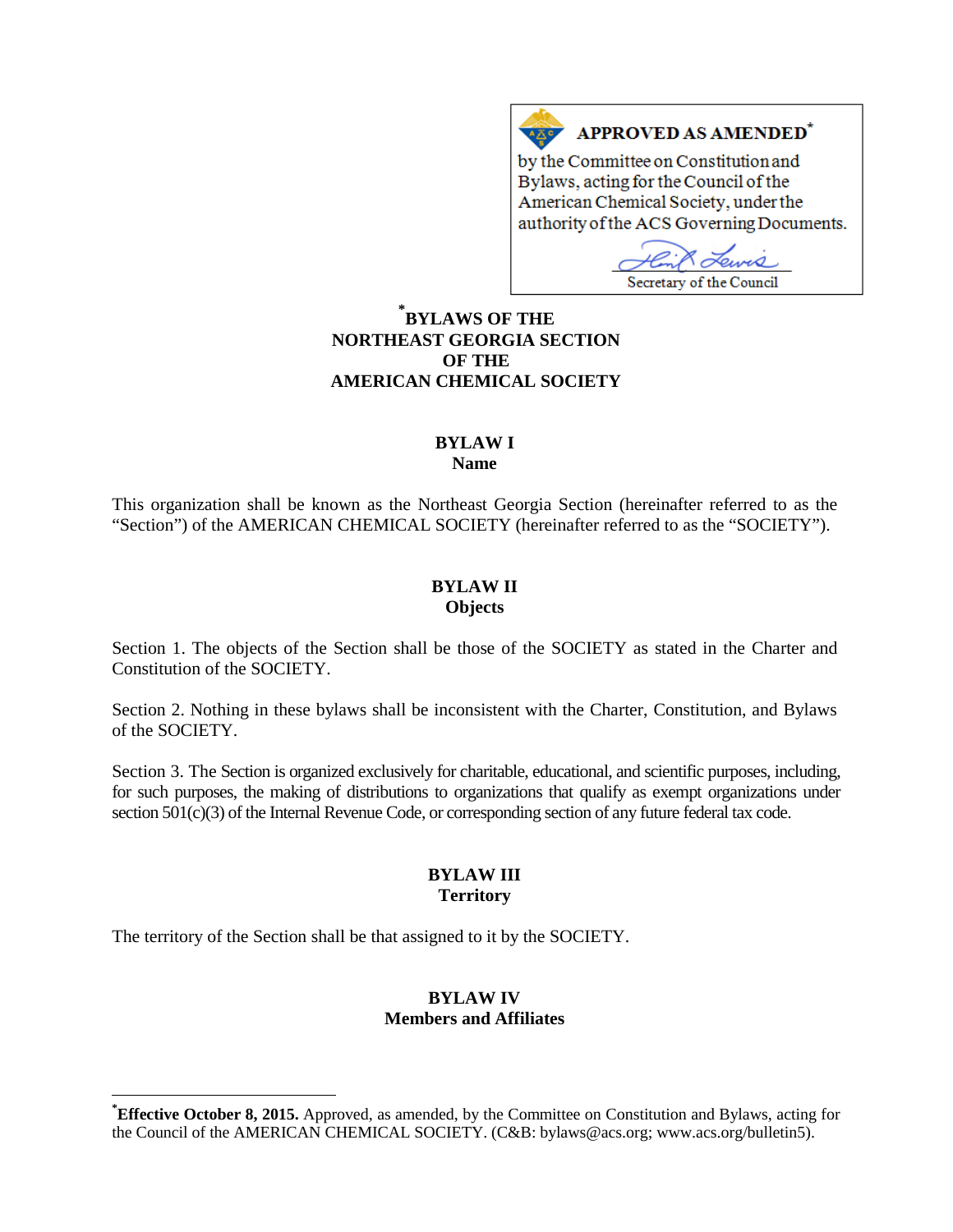Section 1. The rolls of the Section shall include those members and Society Affiliates of the SOCIETY residing within the territory of the Section provided that any exceptions to this rule shall be made in conformity with the Constitution and Bylaws of the SOCIETY.

Section 2. The Section may have Local Section Affiliates as authorized in the Constitution and Bylaws of the SOCIETY. A Local Section Affiliate shall retain affiliate status only so long as payment is made of Local Section Affiliate dues of not less than two dollars (\$2.00) per annum.

Section 3. Members and affiliates shall have such rights and privileges as are accorded them by the Constitution and Bylaws of the SOCIETY.

Section 4. STUDENT MEMBERS may not serve as Councilors, Alternate Councilors, or Temporary Substitute Councilors.

Section 5. Neither a Society Affiliate nor a Local Section Affiliate may vote for or hold an elective position or vote on Articles of Incorporation or bylaws of the Section. A Society Affiliate may not serve as a voting member of the Executive Committee; a Local Section Affiliate may not serve as a member of the Executive Committee.

#### **BYLAW V Officers, Executive Committee, and Councilors**

Section 1. The officers of the Section shall be members of the SOCIETY and the Section and shall consist of the Chair, Chair-Elect, Secretary, and Treasurer. The Secretary and Treasurer positions may be held by the same person.

Section 2. The Executive Committee shall be the governing body of the Section and as such shall have full power to conduct, manage, and direct the business and affairs of the Section in accordance with the Constitution and Bylaws of the SOCIETY and these bylaws. The Executive Committee shall consist of the officers of the Section, the Immediate Past Chair, the Councilors, and Alternate Councilors.

Section 3. The duties of the officers shall be such as usually pertain to their offices, together with those required by these bylaws and by the Constitution and Bylaws of the SOCIETY, and such other duties as may be assigned to them from time to time by the Executive Committee.

- a. The duties of the Chair shall be to preside at meetings of the Executive Committee, to carry into effect the decisions and recommendations of that Committee, to preside at business meetings of the Section, to appoint all committee chairs and committee members except as stated elsewhere in these bylaws, and to carry out the duties required by the Constitution and Bylaws of the SOCIETY.
- b. The duties of the Chair-Elect shall be to assist the Chair with the direction and management of the Section. In the absence of the Chair, the duties of the office shall devolve upon the Chair-Elect. The term of office shall be one year, after which time the Chair-Elect shall succeed to the Chair.
- c. The duties of the Secretary shall be to keep a record of the minutes of the meetings of the Section and of the Executive Committee, to maintain a list of members and affiliates, to send to members and affiliates such notices as the business of the Section may require, to submit a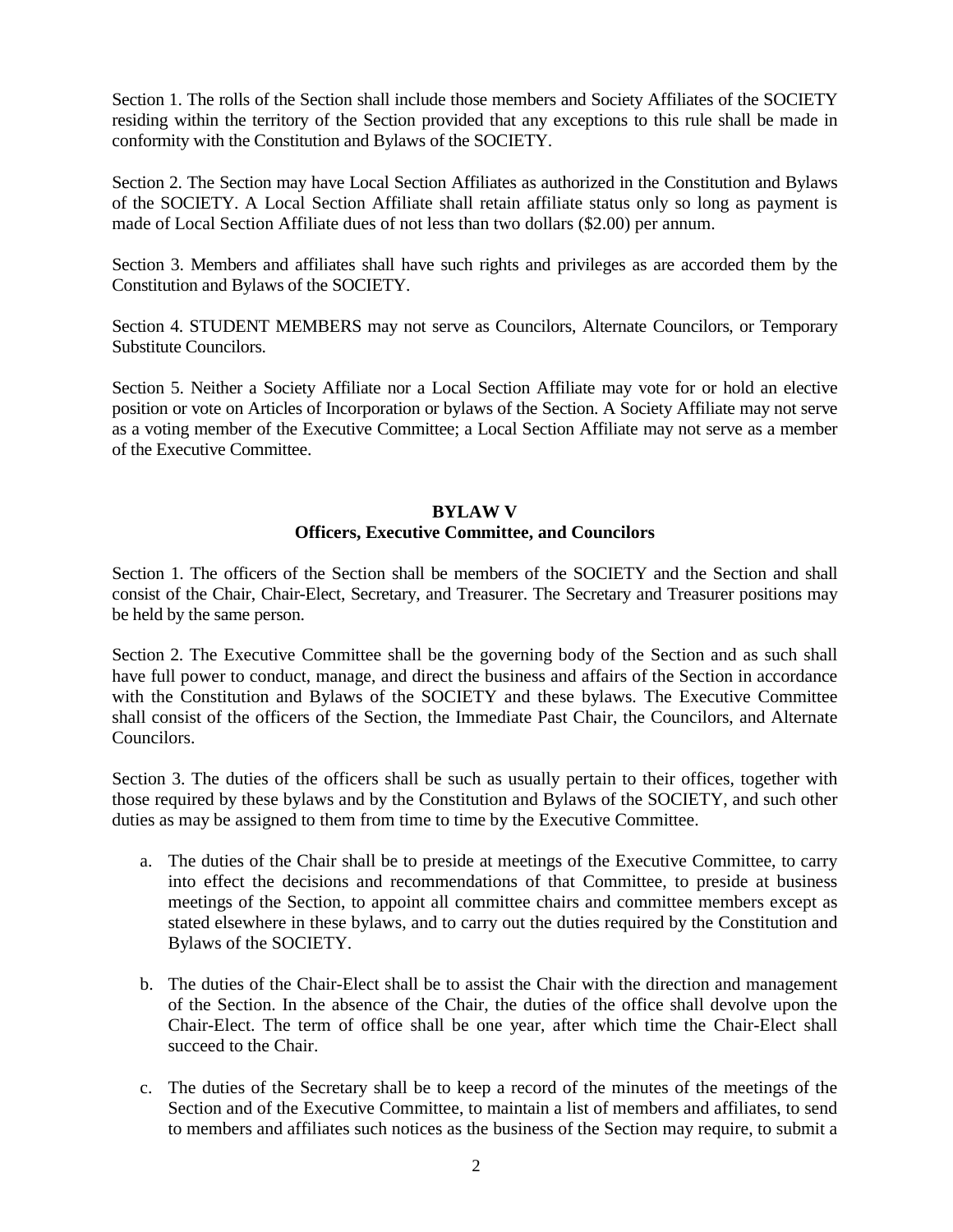report to the Section at its annual meeting, and to carry out the duties required by the Constitution and Bylaws of the SOCIETY and elsewhere in these bylaws. The term of office shall be one year; reelection is permissible.

d. The Treasurer shall have charge of the funds of the Section, keep an accurate record of all receipts and disbursements, receive dues, and make those disbursements approved by the Executive Committee. The Treasurer shall render an account of all transactions and of the financial condition of the Section to the Executive Committee at times set by the Committee, and shall submit such reports as are required by the Constitution and Bylaws of the SOCIETY. The term of office shall be one year; reelection is permissible.

Section 4. Vacancies

- a. In the event of a vacancy in the office of Chair, the Chair-Elect shall assume the duties of Chair for the remainder of the term. In such case, the person moving into the position of Chair shall also hold that position during the normal year as Chair as part of the leadership transition.
- b. All other vacancies, except for Councilors and Alternate Councilors, shall be filled by majority vote of the Executive Committee through interim appointment for the period up to the next annual election. At that time, the procedures for election as outlined in the bylaws of the Section shall be followed.
- c. An interim appointee to the vacated office of Chair-Elect shall not automatically succeed to the office of Chair. At the next election, both a Chair and a Chair-Elect shall be elected.

Section 5. Councilors, Alternate Councilors, and Temporary Substitute Councilors

- a. The Section shall have Councilors and Alternate Councilors as provided in the Constitution and Bylaws of the SOCIETY. The Section's Councilors and Alternate Councilors shall carry out those duties assigned to them by the Constitution and Bylaws of the SOCIETY.
- b. Councilors and Alternate Councilors shall be elected from the MEMBERS for three-year terms beginning January 1. Reelection is permissible. Councilors shall be elected in separate years, whenever possible, to provide for a rotation of terms in accordance with the Constitution of the SOCIETY. A partial term of one or two years shall be used whenever necessary to establish or to restore rotation of three-year terms provided that the Councilor and/or Alternate Councilor agree to the partial term before the election.
- c. In the event that a Councilor is unable to attend a specified meeting of the Council of the SOCIETY, the Chair of the Section shall appoint one of the Alternate Councilors to serve as Councilor at the specified meeting. Such appointment of an Alternate Councilor shall be for only one meeting.
- d. If every Councilor and Alternate Councilor of the Section will be absent from a Council meeting, thus leaving the Section without representation at such meeting, the Executive Committee may designate one MEMBER of the Section as a Temporary Substitute Councilor in accordance with the Bylaws of the SOCIETY.
- e. The Executive Committee shall designate one or more Councilors to be disqualified under the SOCIETY Bylaw provisions for reallocation of Councilors among the Sections.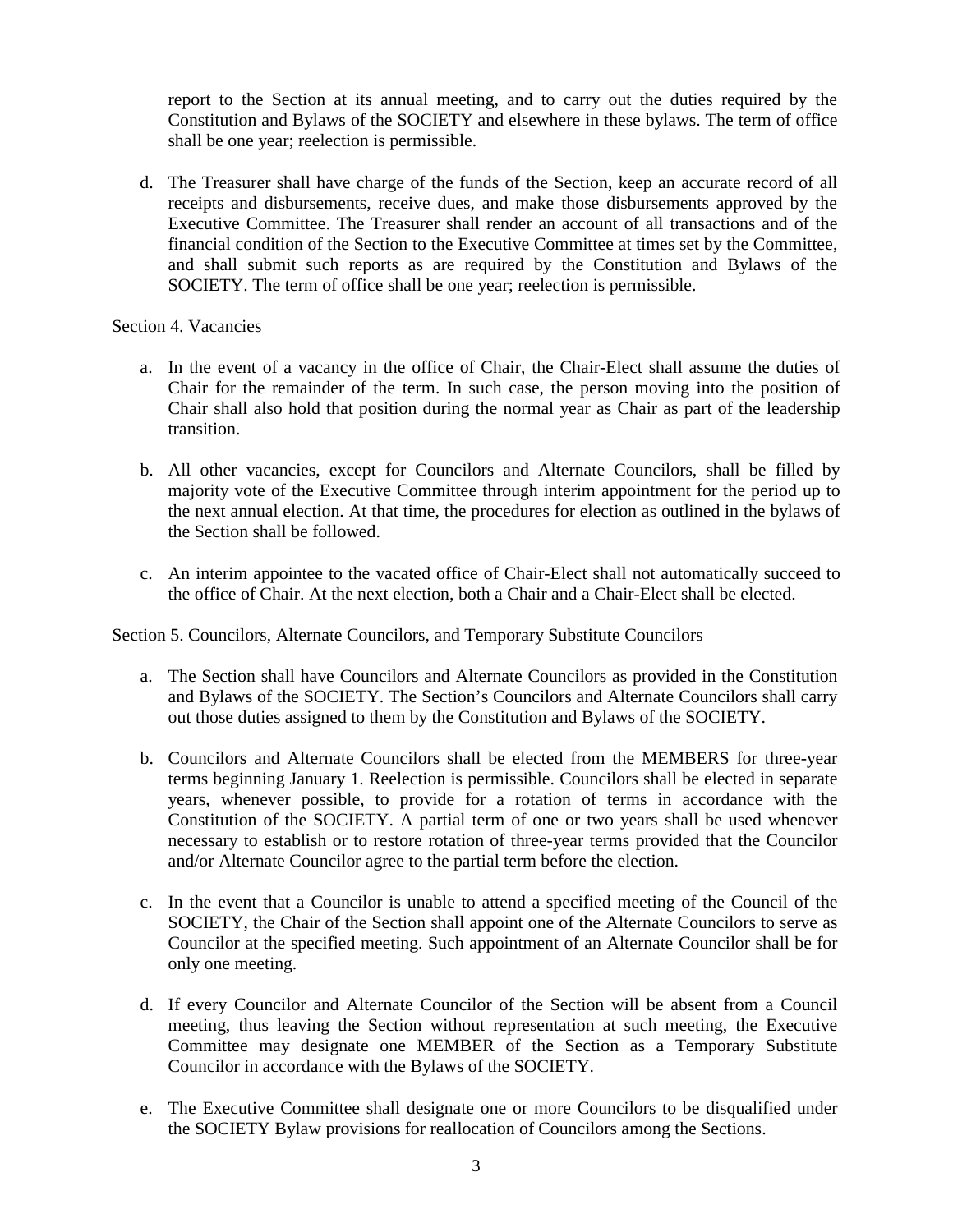f. Any vacancy in the position of Councilor or Alternate Councilor shall be filled for the remainder of the unexpired term at the time of the next annual election. The vacancy may be filled until the next annual election by appointment by the Executive Committee.

#### **BYLAW VI Manner of Election and Terms of Office**

Section 1. The election of officers shall be conducted either by a ballot distributed to the members of the Section in accordance with the Bylaws of the SOCIETY or at a regular meeting of the Section provided there is a quorum present as described elsewhere in these bylaws.

Section 2. Elected officers of the Section shall serve for a term of one year beginning on January 1 or until their successors are elected. At the end of the Chair-Elect's term of office, the Chair-Elect shall succeed to the office of Chair. Officers, Councilors, and Alternate Councilors shall be elected by a ballot of those eligible to vote.

Section 3. In September of each year, the Nomination Committee shall report to the membership its nominations for each office to be filled. Prior to October 15, any member of the Section may, in writing or from the floor at a meeting, nominate additional candidates for office, if the nomination is seconded by another member. Nominations so made shall be equally valid as those from the Nomination Committee. All candidates nominated shall have indicated willingness to serve if elected.

Section 4. When a ballot is used, the candidates for each office and for Councilor(s)/Alternate Councilor(s) shall be listed in an order to be selected by lot on a ballot to be distributed to each member of the Section by November 1. The ballot shall provide for a write-in candidate for each position to be filled. A paper ballot shall be provided to any member who requests it.

Section 5. The ballots shall be tabulated and validated not later than November 15. Except as noted below, the candidate for each position receiving the largest number of votes shall be declared elected. The Executive Committee may decide that for Councilor(s)/Alternate Councilor(s), the candidate(s) who receive the majority of votes shall be declared elected as Councilor(s) and the candidate(s) who get the next largest number of votes shall be declared elected as Alternate Councilor(s). In case of a tie vote for any position, the Executive Committee, by ballot, shall elect from among the candidates who share the tie vote; the candidate receiving the largest number of votes shall be declared elected.

The results shall be announced by the Section Chair as soon as possible after the election, and also published in the Section's newsletter and/or on the Section's website soon thereafter. The results shall be certified to the Executive Director of the SOCIETY not later than December 1 in accordance with the Bylaws of the SOCIETY.

Section 6. In accordance with the SOCIETY's Bylaws, balloting procedures should ensure fair balloting that is open to all eligible members, protection against fraudulent balloting, and the timely reporting and archiving of balloting results.

# **BYLAW VII Recall of Elected Officials**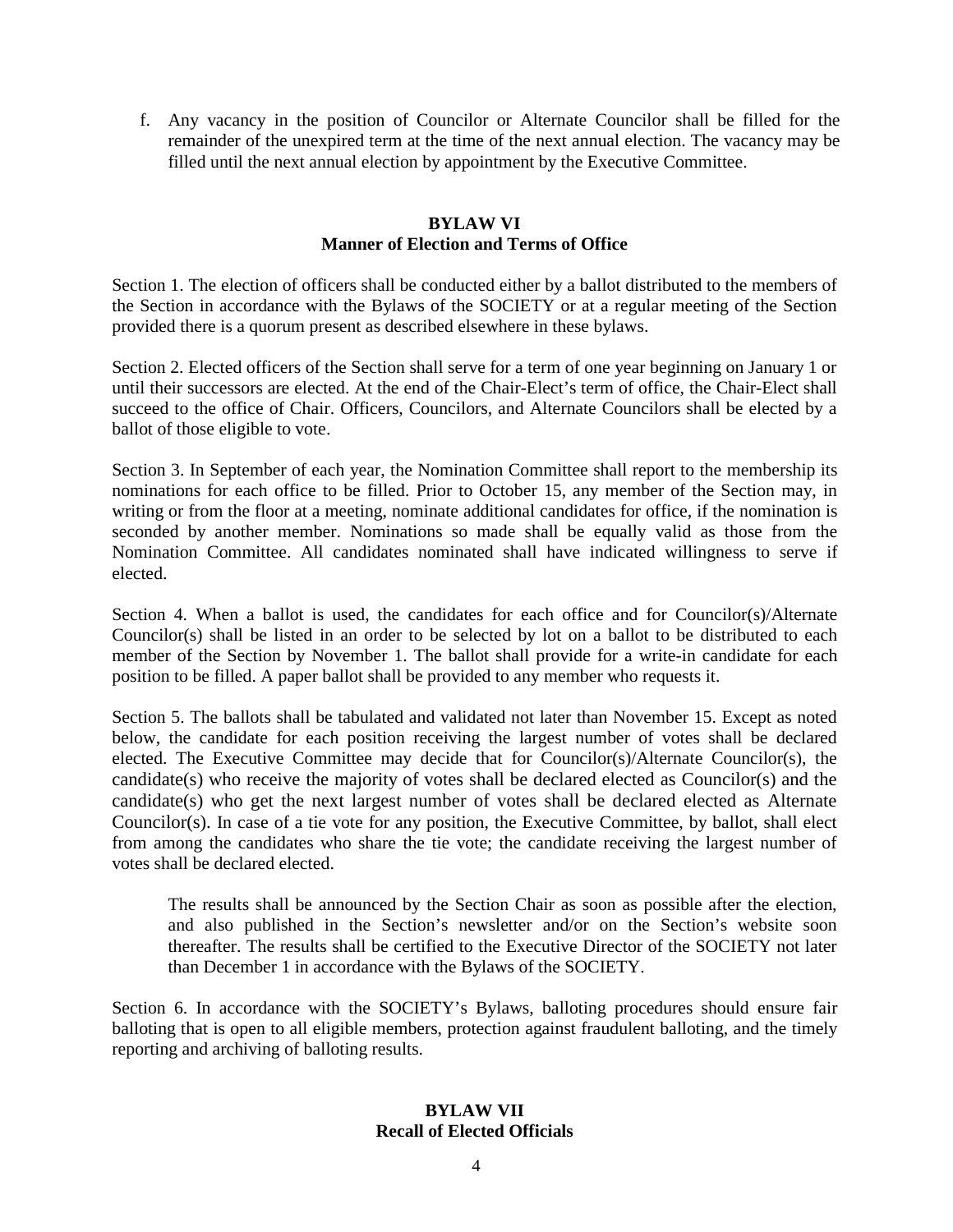Section 1. The elected officials of the Section (officers and elected Executive Committee members) are subject to recall for neglect of duties or conduct injurious to the SOCIETY. Recall procedures are not applicable to Councilors and Alternate Councilors.

Section 2. The recall of an official shall be initiated when a signed petition, indicating in writing the specific charges and reasonable substantiating evidence, is submitted to the Chair from at least five members of the Section. In the event the Chair is the official in question, the Chair-Elect shall receive the petition and shall assume the duties of the Chair with respect to this issue until the issue is resolved.

Section 3. The Chair shall, without delay, determine that the petitioners are aware of the gravity of their actions and the procedures to be followed. The Chair shall seek an alternate resolution to the problem and a withdrawal of the petition at this time. In the absence of a resolution to the problem, the Chair shall notify the members of the Executive Committee and call a special meeting within thirty days.

- a. The Executive Committee shall promptly continue the recall process or dismiss the petition as ill-founded or find an alternate resolution to the problem. The Chair shall promptly inform the petitioners and the official of the decision of the Executive Committee. If no contact with the official can be made after a reasonable effort, the Executive Committee may remove the official in question with a two-thirds (2/3) vote of the remaining members.
- b. If the proceedings continue:
	- (1) The Chair shall assign the duties of the official to another qualified member of the Section until the issue is resolved.
	- (2) The official shall be offered an opportunity to answer the allegations in the petition before the Executive Committee. A certified letter shall be sent to the last known address on the official SOCIETY membership roll. Upon notification, the official shall have thirty days to make a written response to the allegations.
	- (3) The Executive Committee shall decide whether or not to proceed after studying the official's response. The Chair shall inform the official and the petitioners of the decision of the Executive Committee. If the Executive Committee decides that the proceedings shall continue, the official shall choose one of the following options:
		- (a) The official may resign.
		- (b) The official may request a recall vote. Section members shall be informed, through brief written statements prepared by the Executive Committee and the official, of the issues involved with the recall vote. Both statements shall be distributed to the members with the ballot. A paper ballot shall be provided to any member who requests it. At least two-thirds (2/3) of votes cast shall be required for the official to be removed from office. The membership shall be informed of the results of the recall vote.
		- (c) The official may request a hearing and a recall vote by the remaining members of the Executive Committee. At least two-thirds  $(2/3)$  vote of the remaining members of the Executive Committee shall be required to recall the official.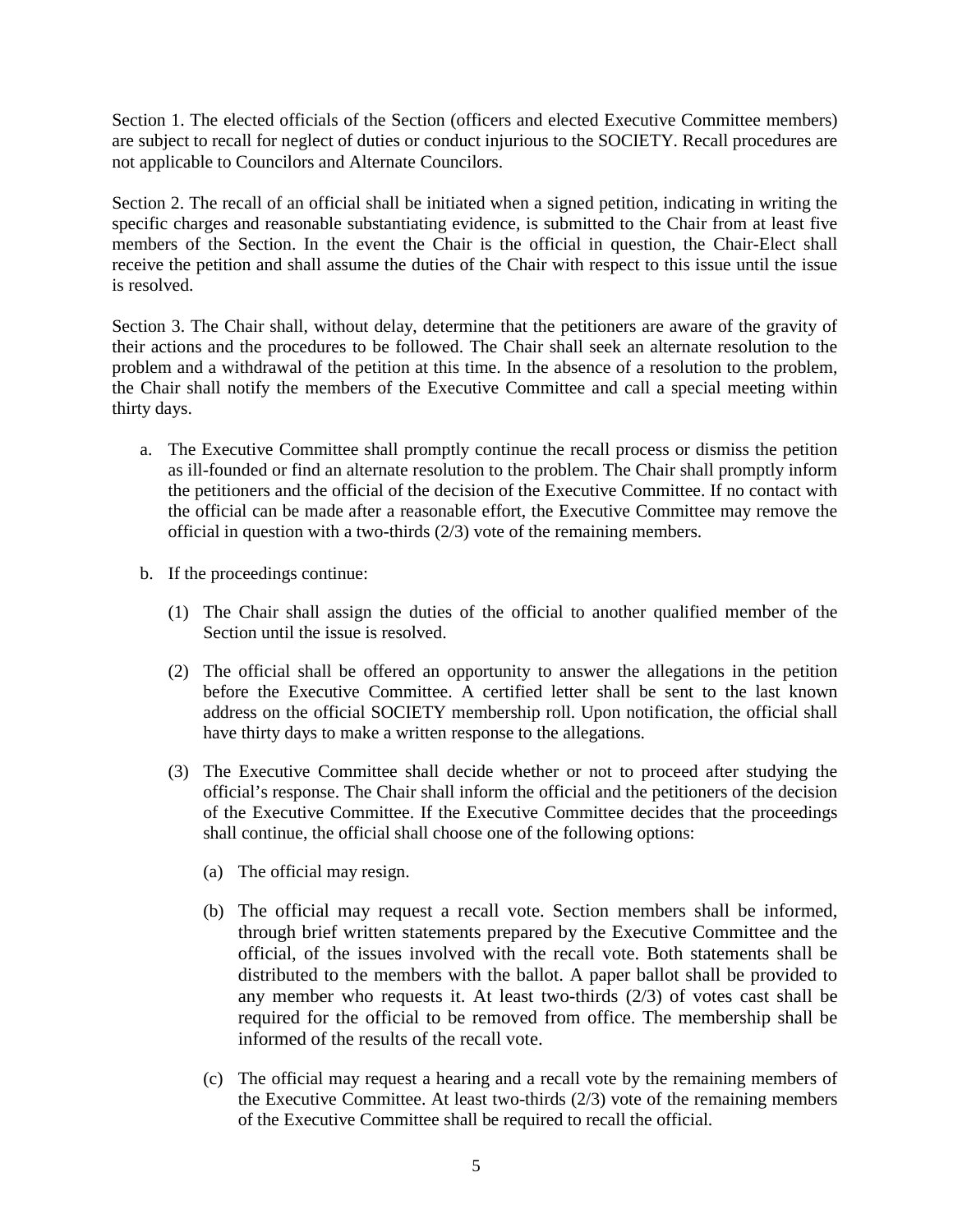(d) The official may choose not to respond and thus forfeit the position.

Section 4. The vacancy provisions of these bylaws shall be used to fill a vacancy caused by a recall process. The Executive Director of the SOCIETY shall be informed of the recall and the filling of the vacancy.

## **BYLAW VIII Committees**

Section 1. The Executive Committee shall establish committees as necessary for the proper operation of the Section.

Section 2. The Section shall have the following standing committees: Audit and Nomination.

### **BYLAW IX Meetings**

Section 1. The Executive Committee shall designate the times and places of meetings as it finds necessary or desirable for the proper functioning of the Section.

Section 2. The Executive Committee shall set the order of business for business meetings of the Section. The order of business may be suspended by a majority vote of the members present.

Section 3. The Section may hold special meetings to conduct governance business upon the written request of a majority of the Executive Committee or upon the written request of 25 members of the Section. To be valid, such request shall be received by the Secretary at least ten days before the date requested for the meeting and shall state the exact nature of the business to be transacted. No other business shall transpire at such meetings.

Section 4. Meetings of the Executive Committee and meetings of the Section to conduct Section governance business, with the approval of the Executive Committee, may be held by means of electronic communications technology that permits those in attendance to read or hear the proceedings substantially concurrently with their occurrence, to vote on matters submitted, to pose questions, and to make comments.

Section 5. The Executive Committee shall meet upon due notice either at the call of the Chair or upon request of a majority of its members. A quorum for an Executive Committee meeting shall consist of a majority of the members of the Committee. In the absence of a quorum, called meetings of the Executive Committee shall adjourn to a specific date.

Section 6. Due notice of all meetings shall be sent to each member and affiliate of the Section. A quorum for the transaction of governance business at such a Section meeting shall consist of 15 members of the Section. No governance business shall be conducted in the absence of a quorum. Notice of other meetings of the Section shall be disseminated in such a manner that it is available to all members and affiliates of the Section.

Section 7. The fee for registration at any special meeting shall be decided by the Executive Committee in accordance with the Constitution of the SOCIETY.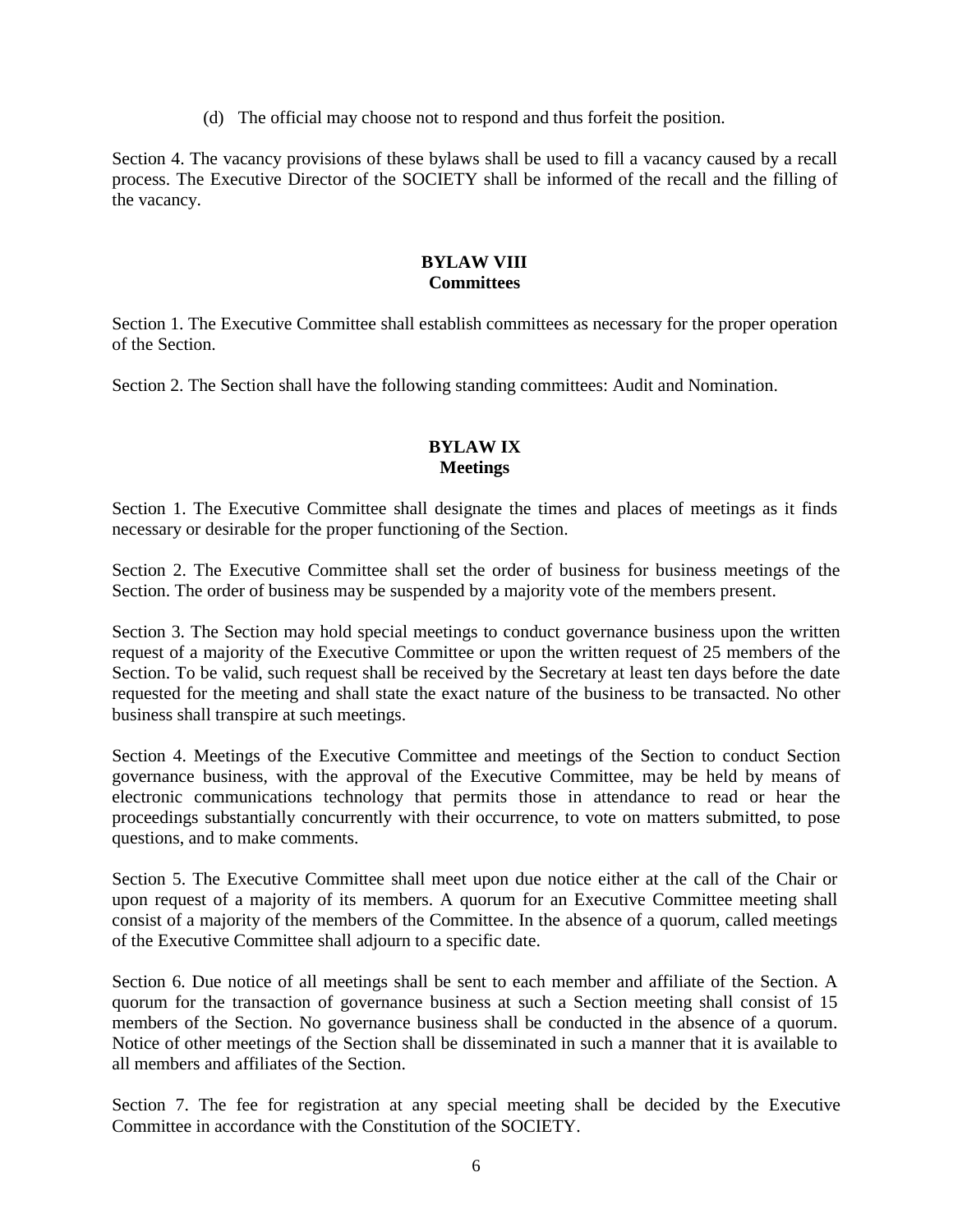Section 8. The most recent edition of *Robert's Rules of Order Newly Revised* shall be the parliamentary authority for all matters not covered in these bylaws or in the SOCIETY's documents.

# **BYLAW X Finances**

Section 1.

- a. Members of the Section may be assessed voluntary Local Section dues in an amount set by the Executive Committee. The Executive Committee shall have the option to waive or discount dues for STUDENT MEMBERS and for others as provided in the SOCIETY's Bylaws for waived or discounted dues.
- b. Society Affiliates may be assessed annual dues in an amount set by the Executive Committee.
- c. The annual dues of Local Section Affiliates shall be determined by the Executive Committee in accordance with the Constitution and Bylaws of the SOCIETY, and as mentioned elsewhere in these bylaws.

Section 2. The Section may raise or collect funds to be expended for local purposes, and may have the entire management and control of such funds insofar as such management and control shall not conflict with any provision of these bylaws or with the Constitution or Bylaws of the SOCIETY.

Section 3. The Section may receive donations or bequests made to it, and may expend or invest the same on behalf of the Section. Such expenditures or investments shall be made by the Treasurer of the Section upon authorization by the Executive Committee.

Section 4. An annual audit of the books of the Treasurer and of any other transactions regarding the Section's funds shall be conducted by an Audit Committee of two or more disinterested members or individuals, appointed by an officer with no authority to disburse funds. The audit report shall be submitted to the Executive Committee by January 31.

#### **BYLAW XI Amendments**

Section 1: A petition to amend the bylaws may be initiated by the Executive Committee, or by petition signed by at least 25 members of the Section. If the proposed amendment is approved by the Executive Committee, if practical, it shall be submitted to the SOCIETY's Committee on Constitution and Bylaws for review.

Section 2. The Executive Committee will then incorporate all the required changes and either accept or reject any recommended changes that are suggested by the Committee on Constitution and Bylaws. The revised bylaws shall then be submitted to the Section membership for adoption. This may be accomplished at a business meeting of the Section provided that at least eight weeks prior notice is given to the Section members.